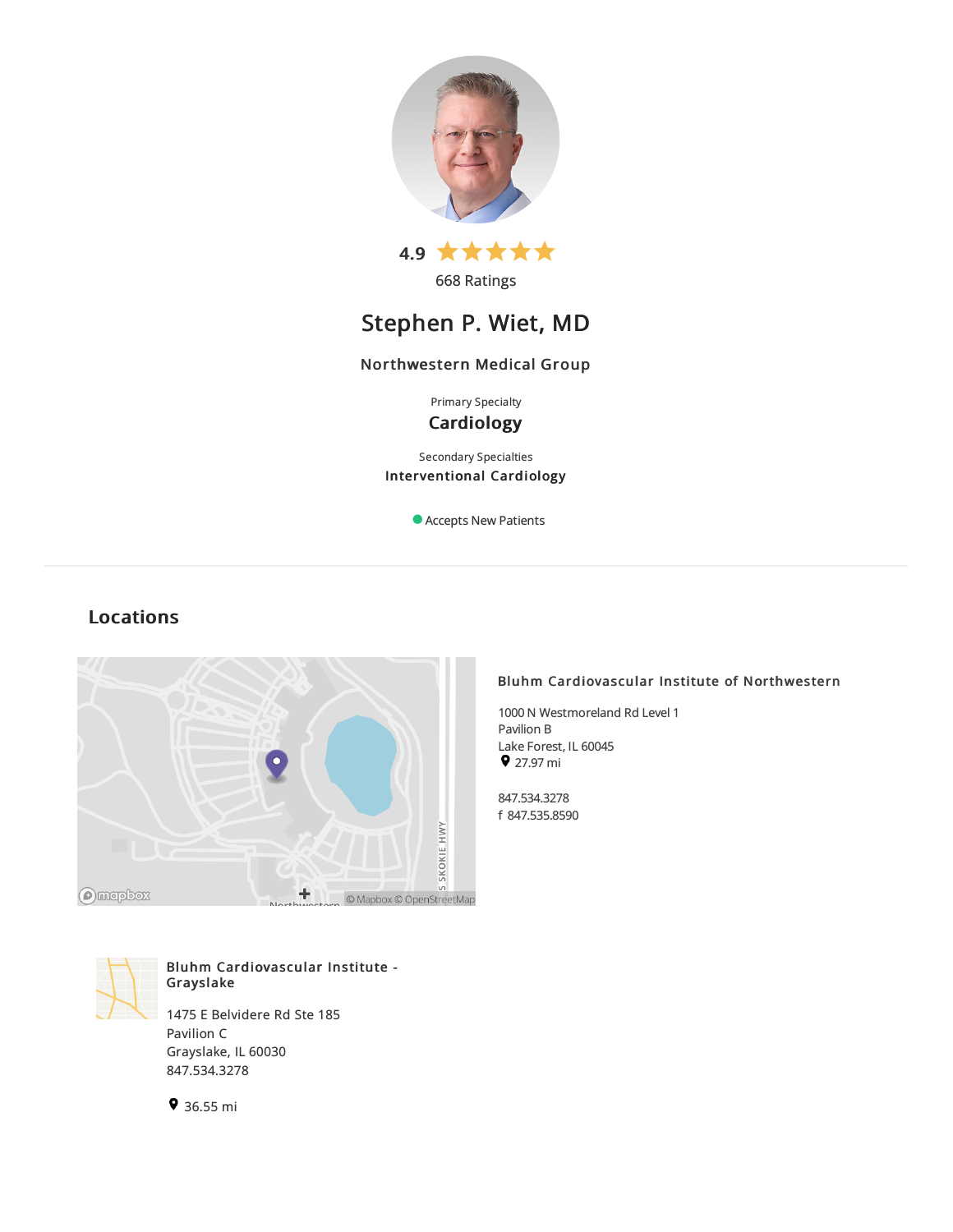# Insurance Accepted

Insurance plans are subject to change. View [insurance](https://www.nm.org/patients-and-visitors/billing-and-insurance/insurance-information/accepted-insurance-plans) plans accepted at each hospital and by each NMHC physician group.

# Practice Groups and Affiliations

| <b>Medical Group</b>       | Northwestern Medical Group                                                                                       |
|----------------------------|------------------------------------------------------------------------------------------------------------------|
| <b>Physician Category</b>  | Northwestern Medicine Physician Network<br>Northwestern Medicine Regional Medical Group                          |
| <b>On Medical Staff At</b> | Northwestern Lake Forest Hospital<br>Palos Hospital                                                              |
| <b>Education</b>           |                                                                                                                  |
| <b>Medical Education</b>   | MD, Rosalind Franklin University of Medicine and Science Chicago Medical<br><b>School - 1988</b>                 |
| Residency                  | NorthShore University Health System - 1991                                                                       |
| Fellowship                 | McGaw Medical Center of Northwestern University - 1994<br>McGaw Medical Center of Northwestern University - 1995 |

# Board Certifications

American Board of Internal Medicine- Cardiovascular Disease(Certified) American Board of Internal Medicine- Interventional Cardiology (Certified)

# Practice Focus Areas

Angioplastyand Stents Cardiac Catheterization Coronary Artery Disease General Cardiology

# Ratings & Reviews

At Northwestern Medicine, our patient's feedback is important to us. While different care providers have their own unique strengths, we strive to be as transparent as possible with our quality of care. Read more

Care Provider Ratings

Overall rating

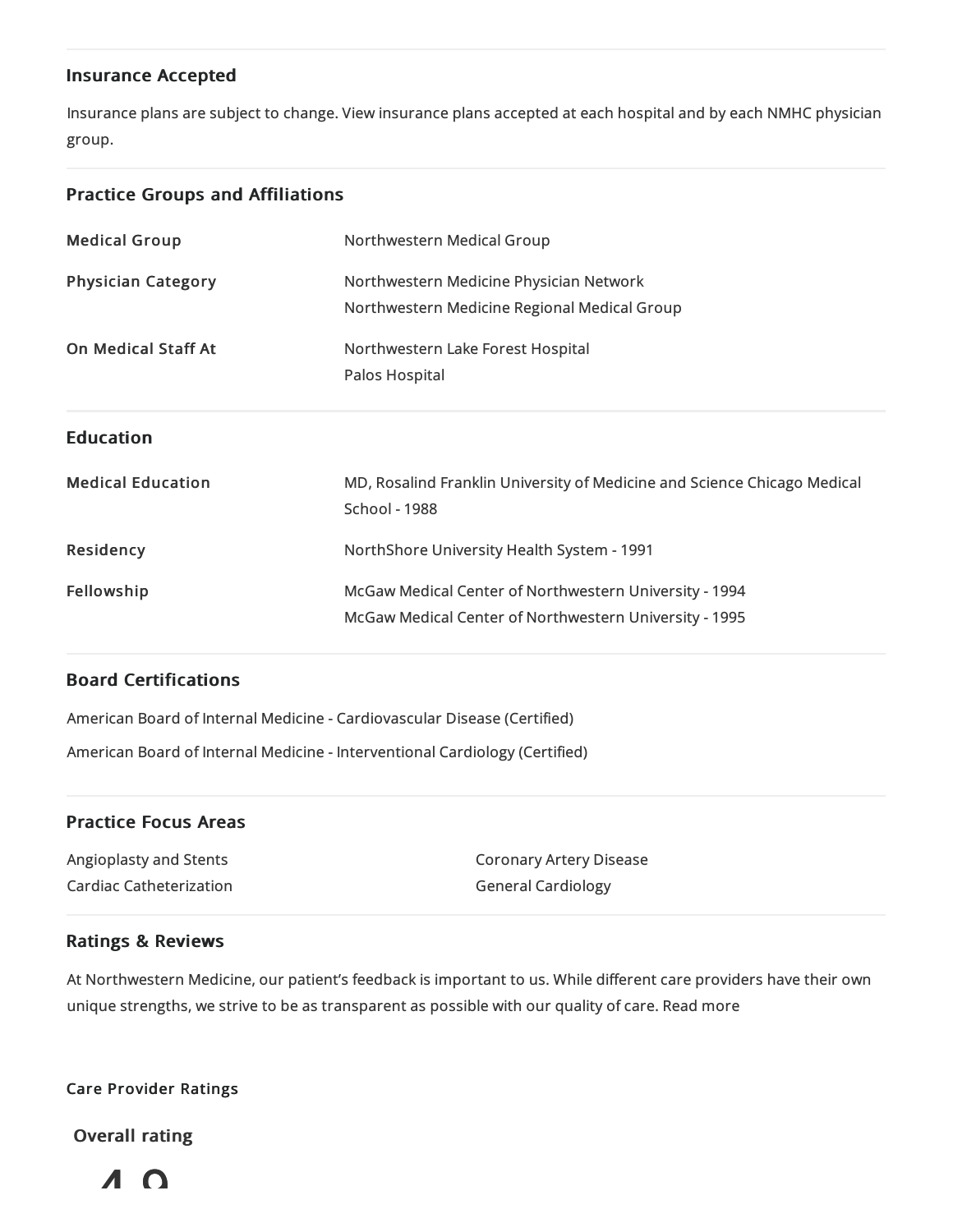

#### Reviews From Patients 289 Reviews

AUGUST 312021

Compassionate, up to date

#### **AUGUST 30 2021**

He's been extremely thorough about my care since I've been under his care. He explains all the how's and why's of everything he feels need to be done.

AUGUST 302021

I trust him

# **AUGUST 29 2021**

My 1st cardiac visiting situation was very nervous. But, Doctor Wiet was very polite & hospitality.

AUGUST 272021

A very friendly professional who will save your life.

# AUGUST 202021

Very professional and personable with me.

AUGUST 92021

He cares and shows itm

AUGUST 92021

I like Dr. Wiet's assuredness and thoroughness in how he approaches case's.

# AUGUST 82021

Dr Wiet is extremely caring an understanding Doctor. He listened to what you have to say. Would highly recommend him to anyone!

# AUGUST 52021

Very friendly, asks a lot of questions, listens to his patients

# AUGUST 52021

Dr. Wiet has a great bedside manner and is very knowledgeable. He even helped me find a PCP since mine retired.

#### AUGUST 32021

Kind, supportive, answers questions.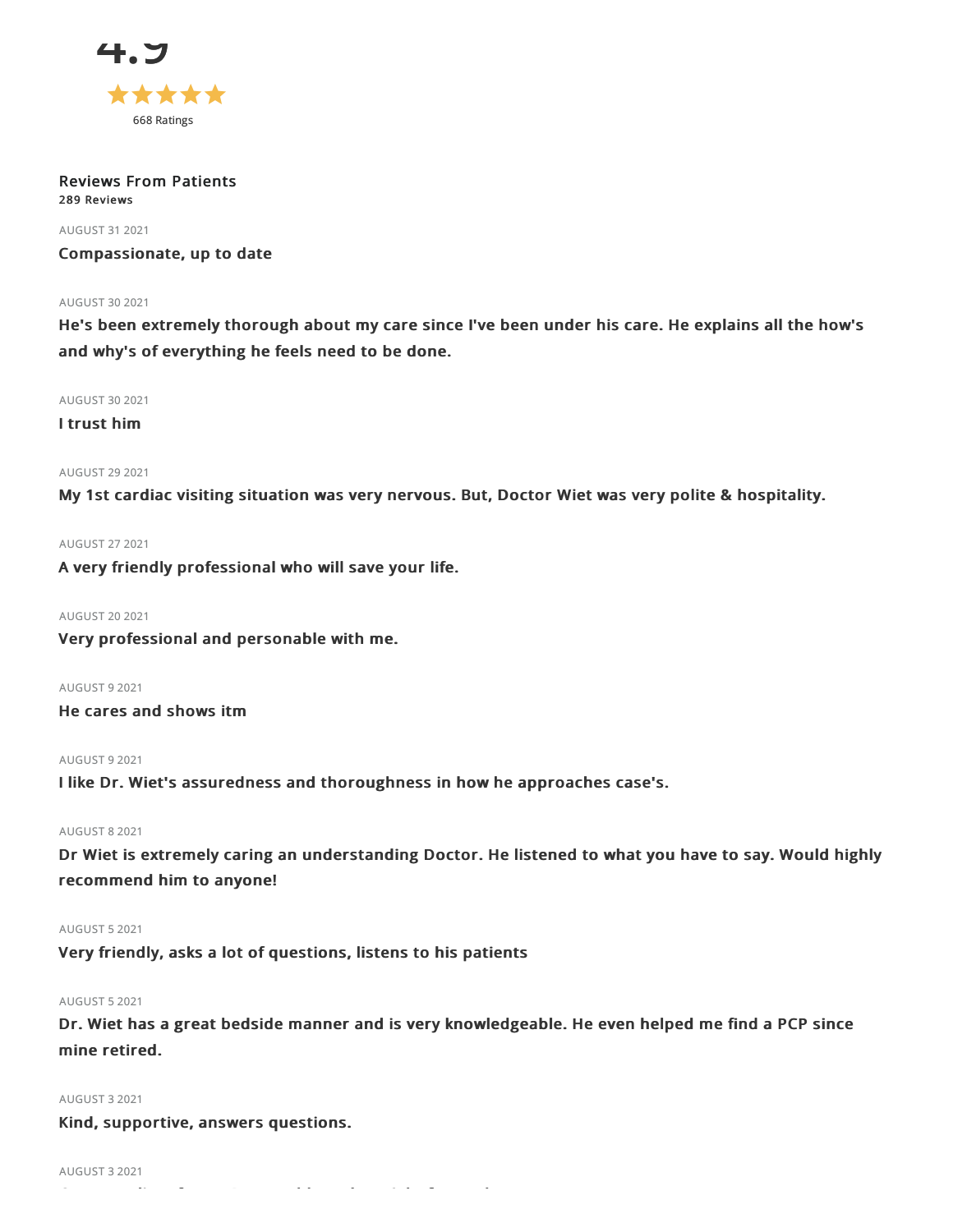# Great quality of care. Personable and straight forward.

# AUGUST 32021

GreT Dr

# AUGUST 22021

Friendly, knowledgeable, and forthright.

## AUGUST 22021

He explained everything well and answered all my questions

# AUGUST 12021

He takes time with his patients and is thorough in his care for his patients.

# AUGUST 12021

The doctor took time to listen, did not rush the appointment and was very professional.

### AUGUST 12021

Good communications

# JULY 312021

Dr. Wiet is an excellent doctor. Very comforting and informative.

### JULY 302021

Dr. Wiet gave me a treatment plan which I have been sticking to and it is really helping my quality of life.

#### JULY 30 2021

Excellent knowledge and didn $\tilde{A}$ ¢â,¬â, ¢t talk down to me like my other DR $\tilde{A}$ ¢â,¬â, ¢s

# JULY 29 2021

He is very professional, thorough. He listens!

# JULY 262021

Very kind and listened to my concerns and questions.

#### JULY 232021

I could tell that he cares and that he had looked through my records thoroughly so it was very comprehensive!

#### JULY 222021

# Feeling relaxed

JULY 222021 Left another Doktor to come to him

# JULY 212021

Gave honest assessment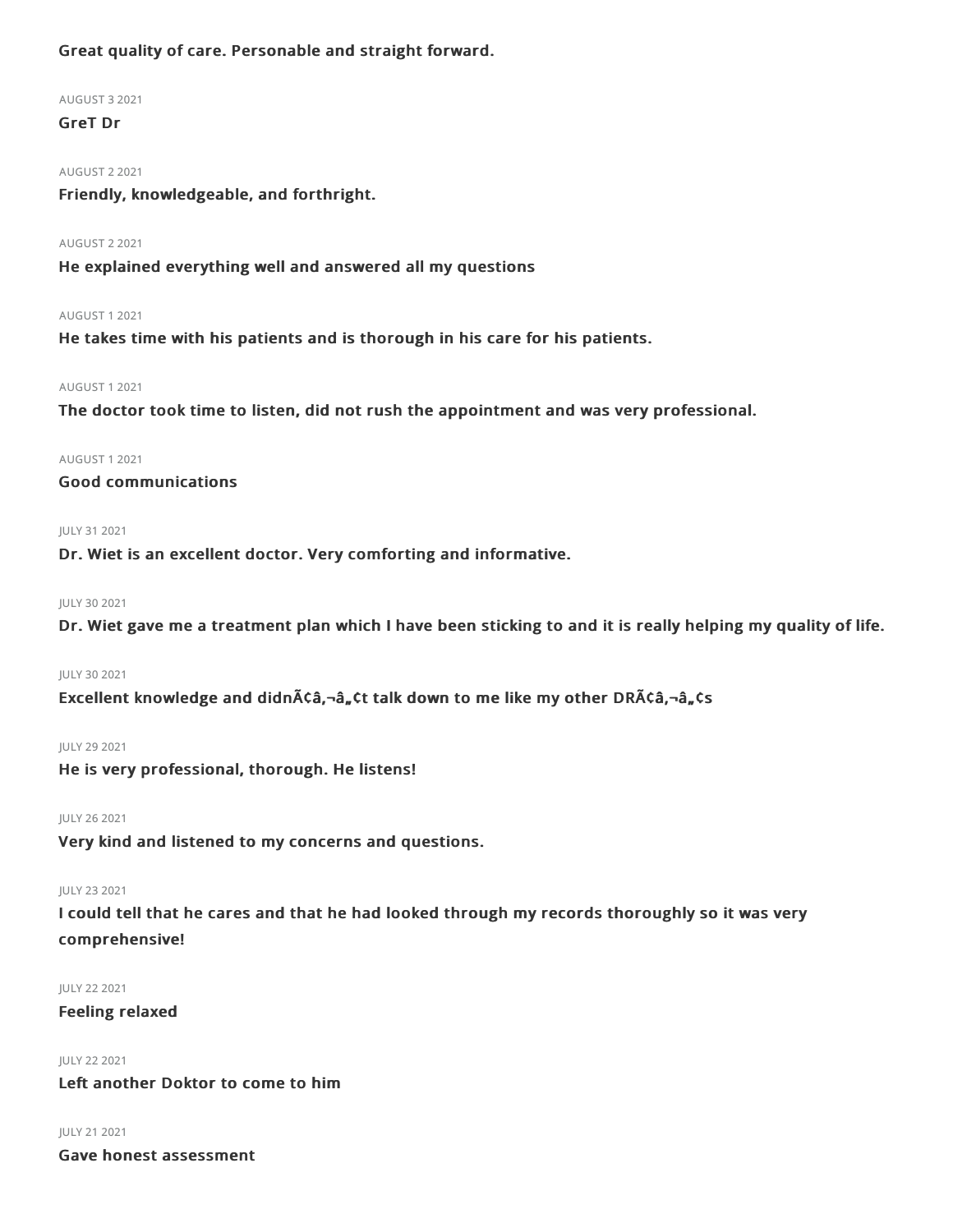#### JULY 212021

# Prompt and fast

JULY 202021

Professional, great listener, caring doctor

JULY 192021

Compassionate!

JULY 192021

Again, my initial interaction with Dr Wiet was positive and satisfactory.

# JULY 162021

Dr Wiet is awesome! I felt someone actually listened to me about my health and answered all my questions.

### JULY 152021

He is the best. I had a great experience with him as my doctor and more than a doctor, he is a friend.

JULY 152021

A very caring and skillful doctor.

# JULY 142021

Good Doc. Doesn't waste your time.

JUNE 242021

He is easy to get along with.

JUNE 232021

Understanding easy to communicate with

JUNE 212021

Caring

# JUNE 212021

Dr. Wiet was professional, informative, and kind. He took the time to listen to our concerns, and he answered all our questions thoroughly. Would definitely recommend!

# JUNE 52021

Complete faith in him. Explains issues completely.

# JUNE 42021

I went to Dr Wiet before he came to Northwestern and have known him for 10 years. I finally decided to bite the bullet after 4 years going to another doctor that was horrible in comparison and came back to Dr Wiet. The only reason I didnââ,¬â"¢t follow him to Northwestern was because it was an hour ride in traffic from my house. That was a horrible mistake on my part to not follow him. He is a great doctor along with a very caring attitude. You have a complaint and he will do his best to try and fix it. He also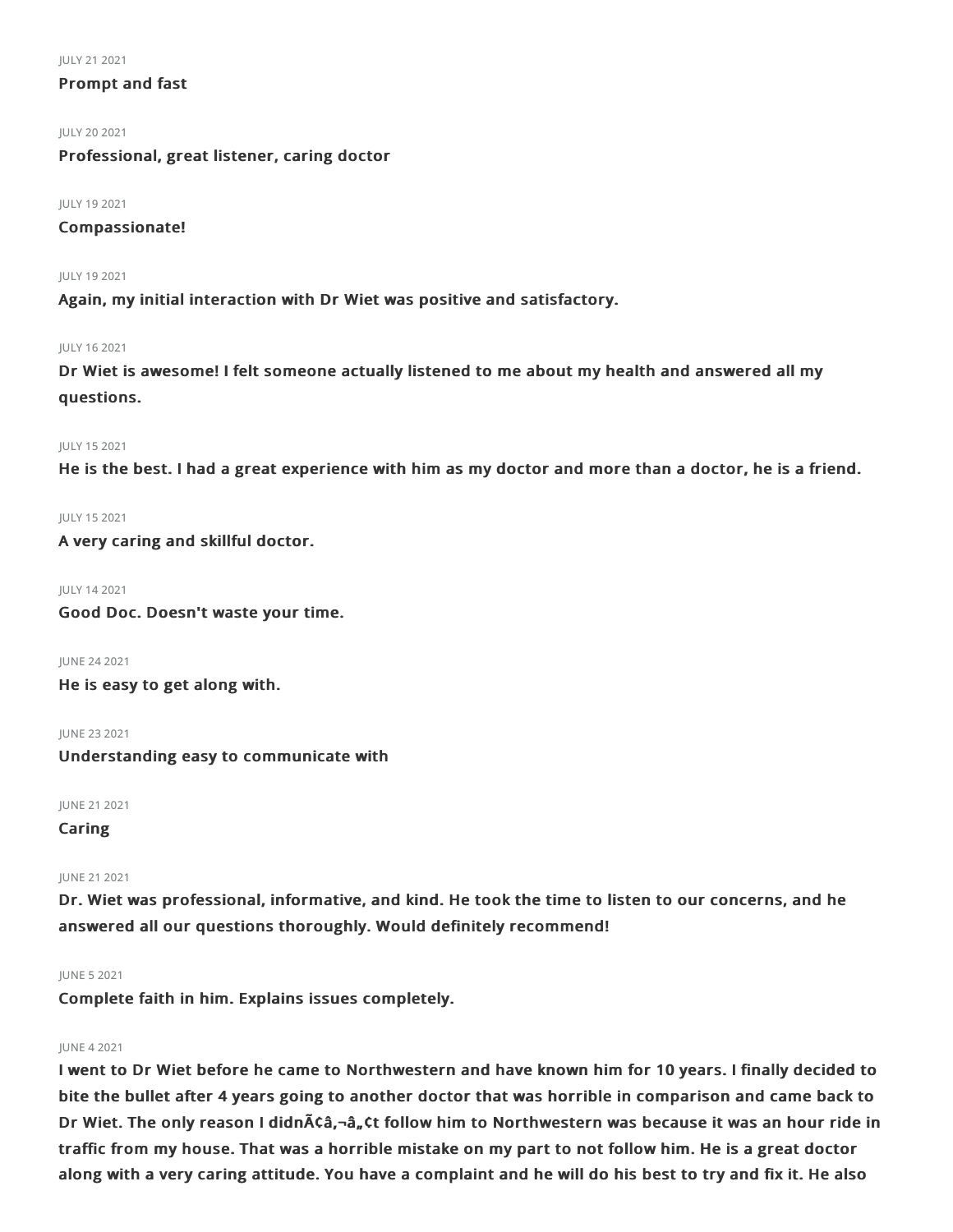makes himself very accessible to his patients and will go out of his way to make them feel comfortable. I love this doctor very much.

#### JUNE 32021

His warmth and sense of humor, plus he is a straight-shooter.

## JUNE 32021

He is the best

JUNE 32021

I think he really cares about condition.

JUNE 22021

Excellent bedside manner

JUNE 12021 Good and caring doctor

MAY 282021

He is the best

MAY 272021 Very caring and thoughtful person!

MAY 272021

Great doctor. Very caring and attentive.

MAY 262021 He pays good attention to the patient

MAY 25 2021 Doctor really knows his stuff.

MAY 242021 Heââ,¬â"¢s laid back & relatable.

MAY 242021 Perfect so far.

MAY 242021 Dr Wiet listened and is not an alarmist.

MAY 182021

He trying to help me get better.. úÅ ËœÅ

#### MAY 182021

He is most experienced with nice attitude and has best professional command in Cardialogy healthcare.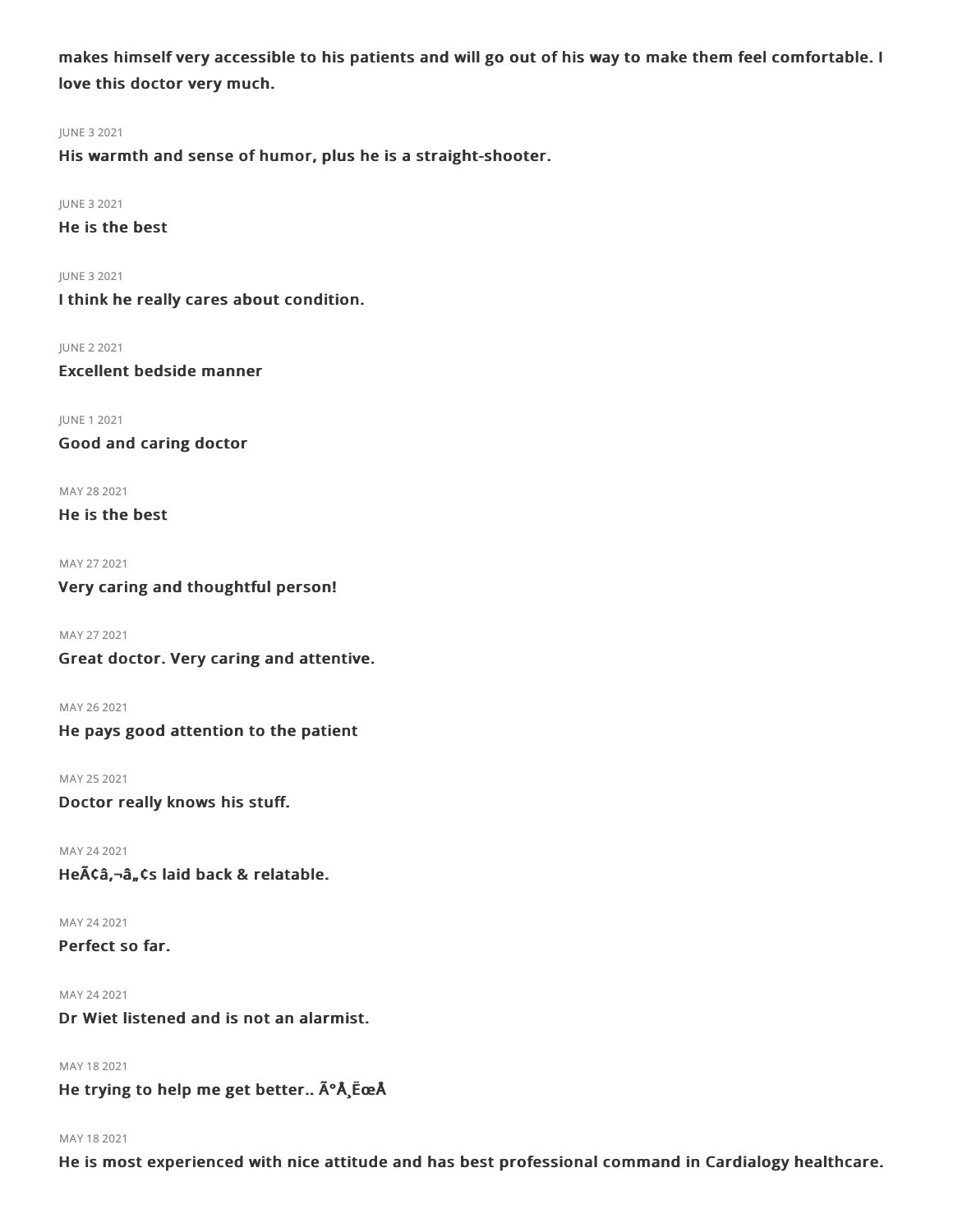#### MAY 172021

# Knowledgeable.

#### MAY 172021

Very nice doctor to deal with Listen to you

## MAY 162021

He asked me everything and heard everything I had to say. He cares about the patient and you can tell.  $I$  $\tilde{A}$  $\tilde{C}$  $\tilde{a}$ ,  $\tilde{a}$  $\tilde{a}$ ,  $\tilde{c}$  and plenty of doctors, he $\tilde{A}$  $\tilde{C}$  $\tilde{a}$ ,  $\tilde{a}$ ,  $\tilde{c}$  in the top 3!

## MAY 82021

Wonderful professional, patient, kind, listened to patient, discussed the problems, explained the needed procedures or medications. Person who cares....

### MAY 72021

Dr. Wiet helped me set a reasonable health goal to improve my cardiac status and to help eliminate symptoms. He was right on the first pass and I certainly don $\tilde{A}$  $\tilde{G}$  $\tilde{A}$ <sub> $\tilde{G}$ </sub> $\tilde{G}$  think it was luck! Dr. W is very thoughtful in his approach, kind and caring! I felt like I had a new lease on life.

### MAY 62021

Fantastic doctor, extremely concerned with the well-being of his patients.

#### MAY 6 2021

He is direct, through, and patient. He is a good listener.

#### MAY 52021

Ease of communication. Straight foreward

# MAY 42021

Friendly, knowledgeable and a good listener to the patient  $\tilde{A}$   $\tilde{C}$  and  $\tilde{A}$ ,  $\tilde{C}$  concerns.

# MAY 42021

Fine doctor who is completely familiar with my complicated cardiac history . Thoughtful in answering all questions and explaining the issues. Cares about his patients and IACa,-a, cm fortunate to have Dr. Wiet as my cardiologist.

# MAY 42021

I have met many Drs but he is compassionate, clear and hears what you have to say excellent human being

## MAY 32021

He was polite, knowledgeable and willing to answer questions.

#### MAY 1 2021

He listed things on the summary care that were not discussed.! When I walked out of the office hysterically crying I was seen by the nurse and then the manager and he refused to remove them.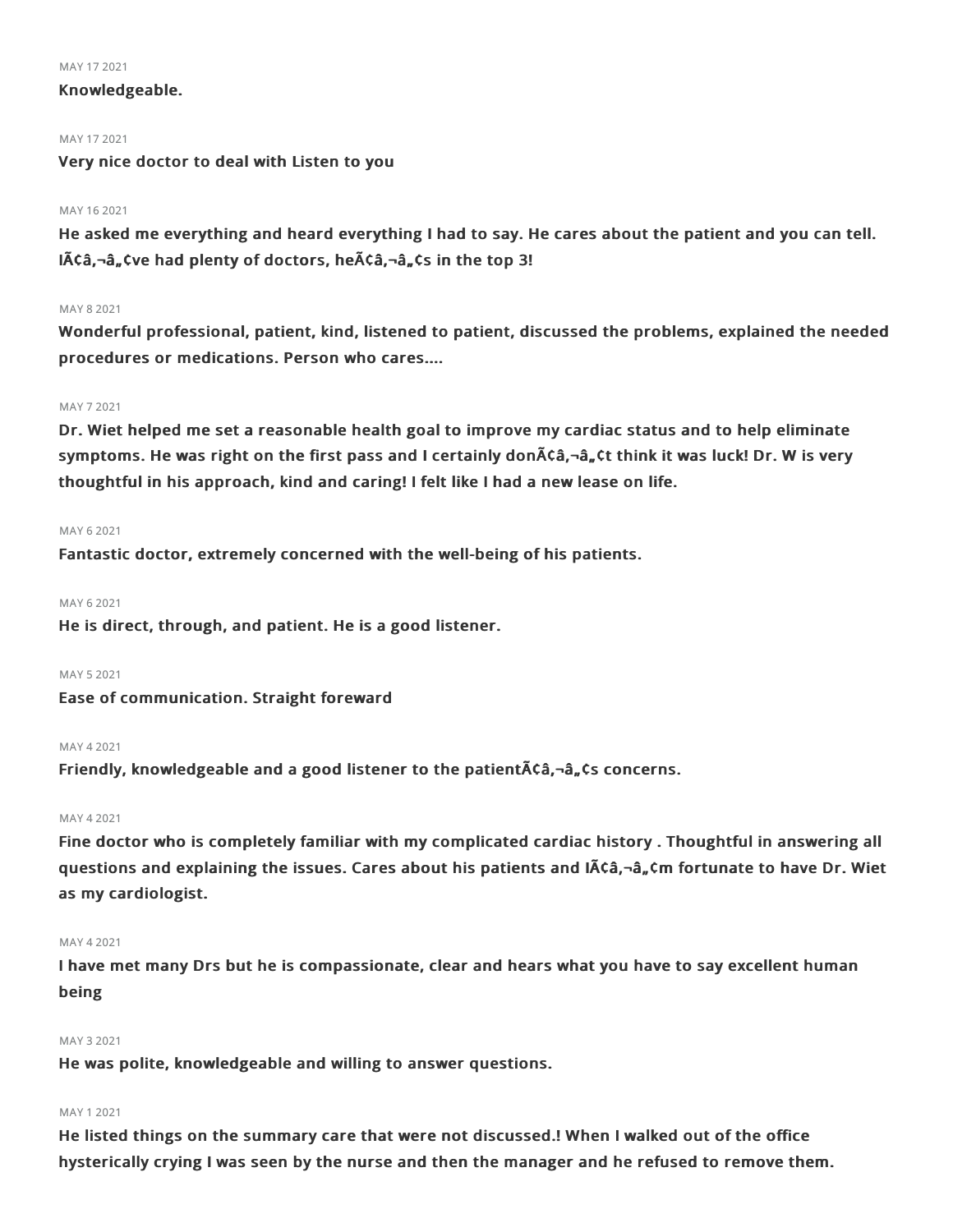#### APRIL292021

Dr. Wiet never makes us rushed and will answer All our questions. Timely.

#### APRIL282021

He listened & answered all my questions

APRIL232021

Very knowledgeable, caring and friendly

APRIL232021

Wonderful and caring.

## APRIL222021

I think he $\tilde{A}$ câ,-â, cs a very nice and good Dr.

# APRIL212021

She is very professional and very thorough at what he does, I am confident he has thoroughly checked me over

APRIL202021

He was nice. He gave me a plan of action.

APRIL 19 2021

Dr Wiet is the best cardiologist in the Midwest.

APRIL 19 2021

Well explained and experience evident in the maturity.

# APRIL 19 2021

The doctor is great, feel comfortable talking with. Dr. Wiet has a great personality and was happy to answer all our questions in terms we could understand.

APRIL182021

Kind and personable

APRIL 16 2021 Best cardiologist in the State

#### APRIL 15 2021

I thought Dr. Wiet was very knowledgeable. He felt additional tests were needed to determine the cause of my problem.

#### APRIL142021

Very understanding

#### APRIL 13 2021

Very knowledgeable and listens and communicates very well.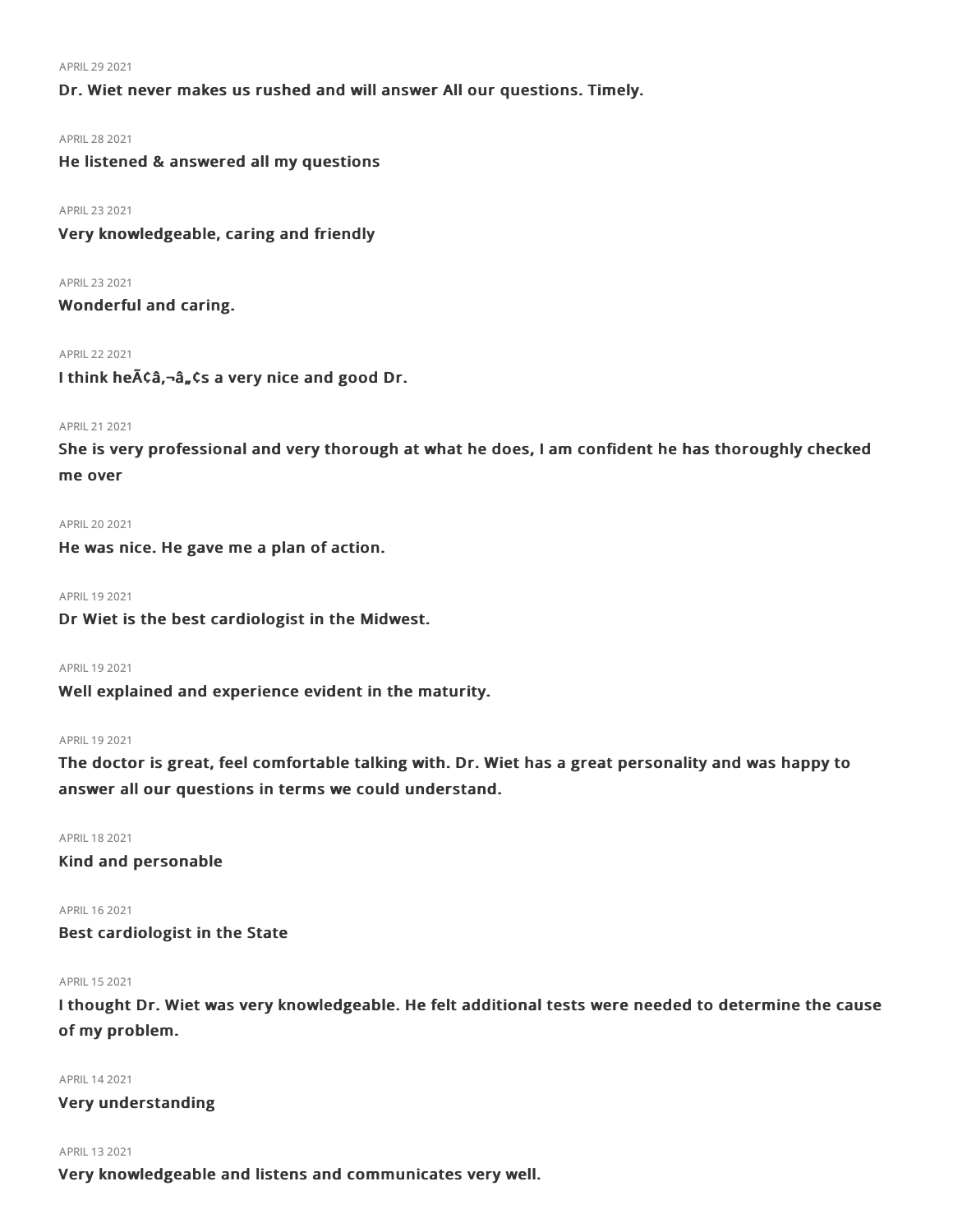#### APRIL132021

He listens to me and addresses my concerns.

#### APRIL 13 2021

He is a good teacher. Isnââ,-â"¢t interested in unnecessary testing. Listens. Gives great advice

#### APRIL122021

# The best

#### APRIL122021

Dr. Wiet is one of the nicest doctors and is so personable. He is truly special.

#### APRIL 10 2021

Dr Wiet is a nice, kind, patient professional, who loves his job. He listens intently to my problems and worries and answers all my questions. Every visit he puts me into a content mood, because I know he really cares about his patients. I know, that I am in good hands there.

#### APRIL82021

Dr. Wiet is very concerned about his patients and always willing to figure out your health issues and treat them accordingly.

#### APRIL72021

Very Thurrell

APRIL72021 Knowledge, efficiency, personality

APRIL52021

Good physician.

### APRIL 5 2021

He has a good personality and I like his Dr/Patient interaction explains things so you can understand the medical terms. Good Doctor.

#### **APRIL 1 2021**

Very knowledgeable, very professional Doctor.

#### MARCH 312021

Dr. Wiet, and RN Lindsey, were very nice. I was nervous about some things but they put me at ease and I didn't feel rushed. They patiently answered my questions and explained things well. I felt well cared for and I would definitely recommend Dr Wiet to others.

# MARCH 312021

He didn $\tilde{A}$ Câ,-â, Ct really listen to my concerns and seemed very rushed. I took time off from my day, to visit a specialist in the heart, only for the Doctor not to listen to my concerns.